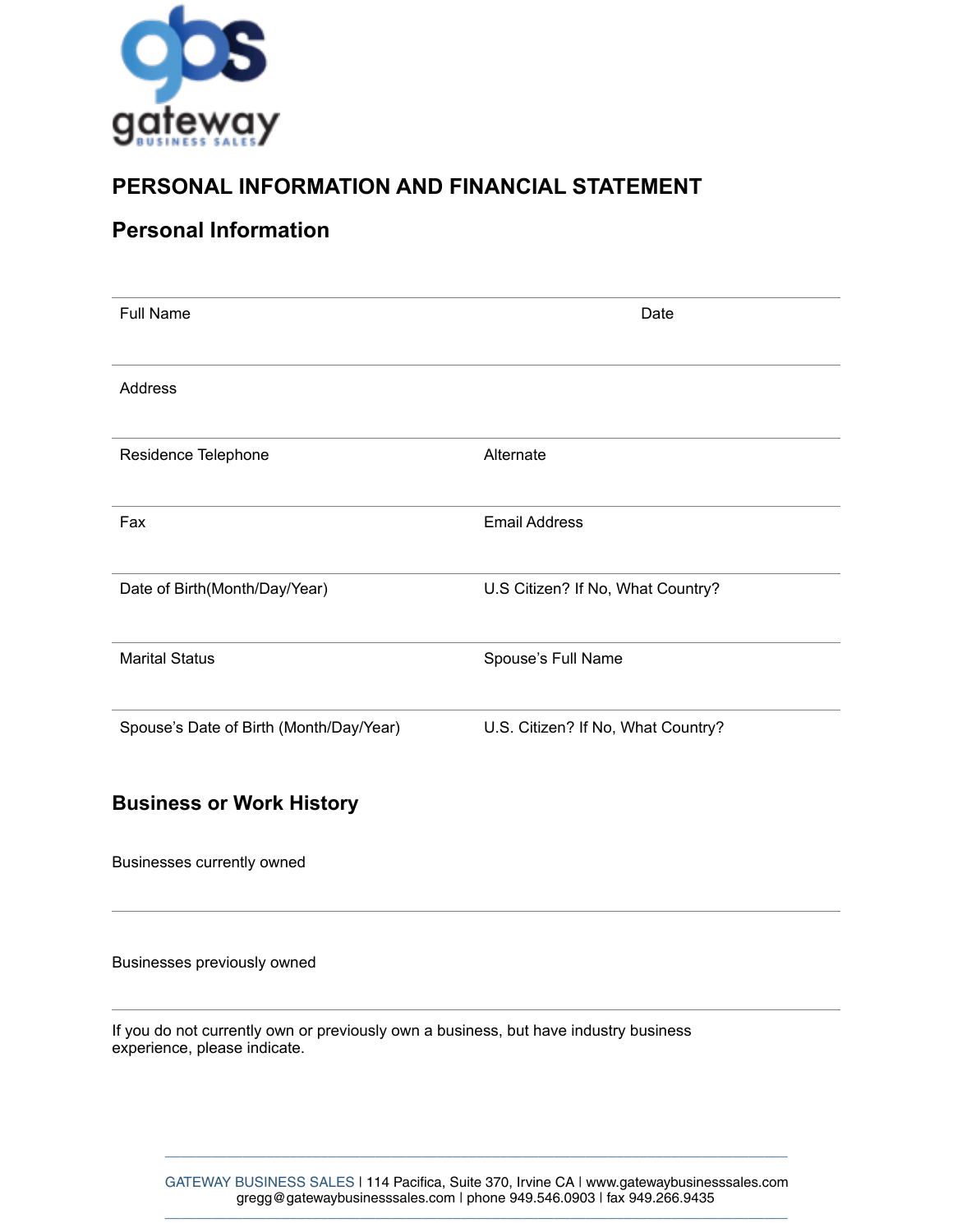# **Personal Financial Information**

|                                                           | \$                           |
|-----------------------------------------------------------|------------------------------|
| Do you Own or Rent your Home?                             | Monthly Mortgage/Rent Amount |
| <b>Years Lived at Present Address</b>                     | Years Lived in Present City  |
| Approximate Net Worth                                     |                              |
| Minimum Income Required per month?                        |                              |
| Approximate Fico Score                                    |                              |
| Cash, Lender Financing, Owner Financing, Stock Exchange   |                              |
| <b>Purchase Terms</b>                                     |                              |
| Checking<br>Retirement<br>Other<br>Savings                |                              |
| Types of Accounts (Mark all that Apply)                   |                              |
| Have you ever declared bankruptcy? If so, when and where? |                              |
| \$                                                        |                              |
| Amount of Cash you Intend to Invest in Business           | Method of Financing          |

Do you have a financing source? Who?

\_\_\_\_\_\_\_\_\_\_\_\_\_\_\_\_\_\_\_\_\_\_\_\_\_\_\_\_\_\_\_\_\_\_\_\_\_\_\_\_\_\_\_\_\_\_\_\_\_\_\_\_\_\_\_\_\_\_\_\_\_\_\_\_\_\_\_\_\_\_\_\_\_\_\_\_\_\_\_\_